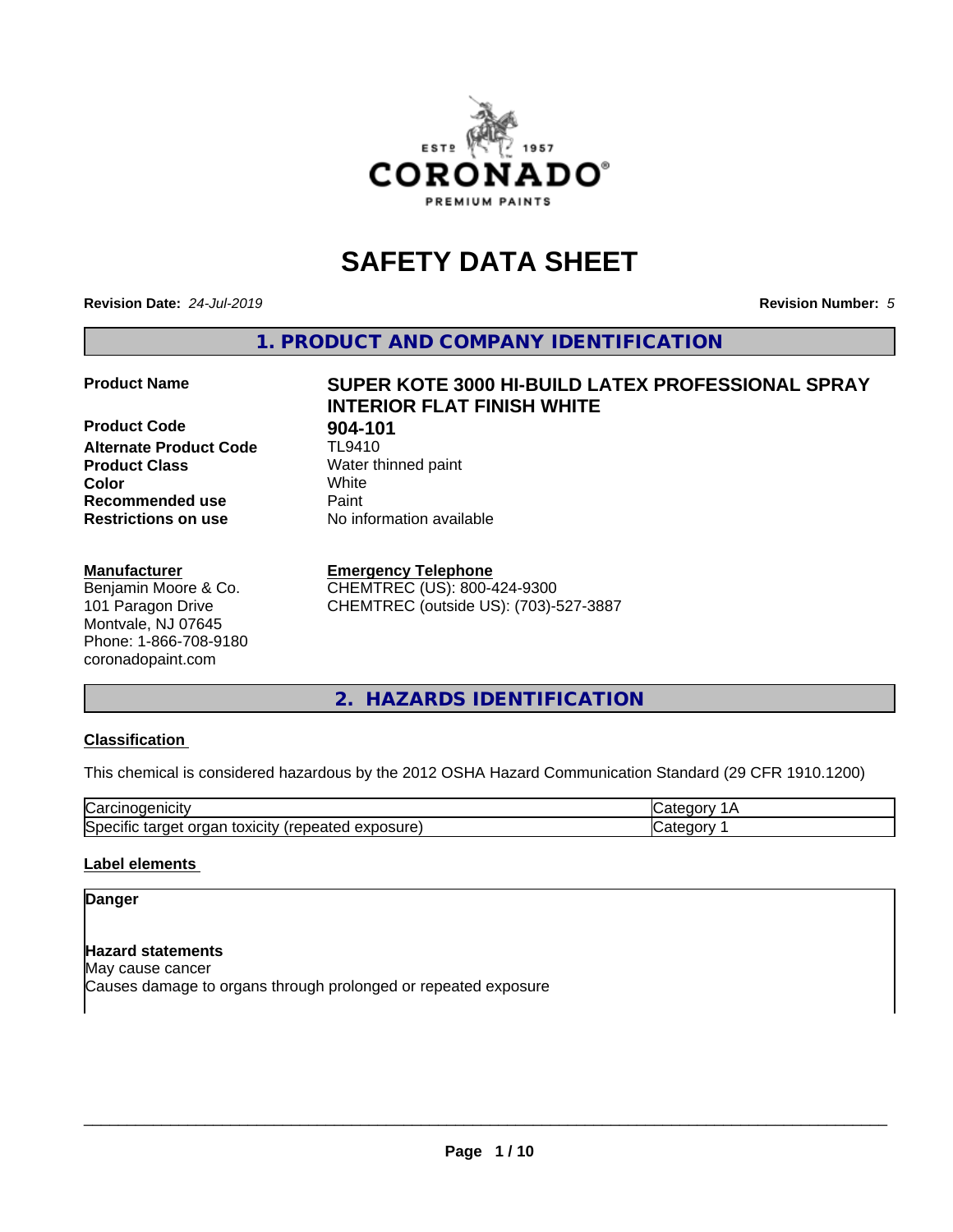#### $\_$  ,  $\_$  ,  $\_$  ,  $\_$  ,  $\_$  ,  $\_$  ,  $\_$  ,  $\_$  ,  $\_$  ,  $\_$  ,  $\_$  ,  $\_$  ,  $\_$  ,  $\_$  ,  $\_$  ,  $\_$  ,  $\_$  ,  $\_$  ,  $\_$  ,  $\_$  ,  $\_$  ,  $\_$  ,  $\_$  ,  $\_$  ,  $\_$  ,  $\_$  ,  $\_$  ,  $\_$  ,  $\_$  ,  $\_$  ,  $\_$  ,  $\_$  ,  $\_$  ,  $\_$  ,  $\_$  ,  $\_$  ,  $\_$  , 904-101 - **SUPER KOTE 3000 HI-BUILD LATEX PROFESSIONAL SPRAY INTERIOR FLAT FINISH WHITE**



**Odor** little or no odor

#### **Precautionary Statements - Prevention**

Obtain special instructions before use Do not handle until all safety precautions have been read and understood Use personal protective equipment as required Do not breathe dust/fume/gas/mist/vapors/spray Wash face, hands and any exposed skin thoroughly after handling Do not eat, drink or smoke when using this product

#### **Precautionary Statements - Response**

IF exposed or concerned: Get medical advice/attention

#### **Precautionary Statements - Storage**

Store locked up

#### **Precautionary Statements - Disposal**

Dispose of contents/container to an approved waste disposal plant

#### **Hazards not otherwise classified (HNOC)**

Not applicable

#### **Other information**

No information available

#### **3. COMPOSITION INFORMATION ON COMPONENTS**

| <b>Chemical name</b> | CAS No.       | Weight-%  |
|----------------------|---------------|-----------|
| Limestone            | 1317-65-3     | $20 - 25$ |
| Kaolin, calcined     | 92704-41-1    | $5 - 10$  |
| Titanium dioxide     | 13463-67-7    | $5 - 10$  |
| Silica, crystalline  | 14808-60-7    | - 5       |
| Kaolin, calcined     | 66402-68-4    | - 5       |
| Diatomaceous earth   | 61790-53-2    | - 5       |
| Propylene glycol     | $57 - 55 - 6$ | - 5       |

#### **4. FIRST AID MEASURES**

**General Advice** No hazards which require special first aid measures.

**Eye Contact Rinse thoroughly with plenty of water for at least 15 minutes and consult a** physician.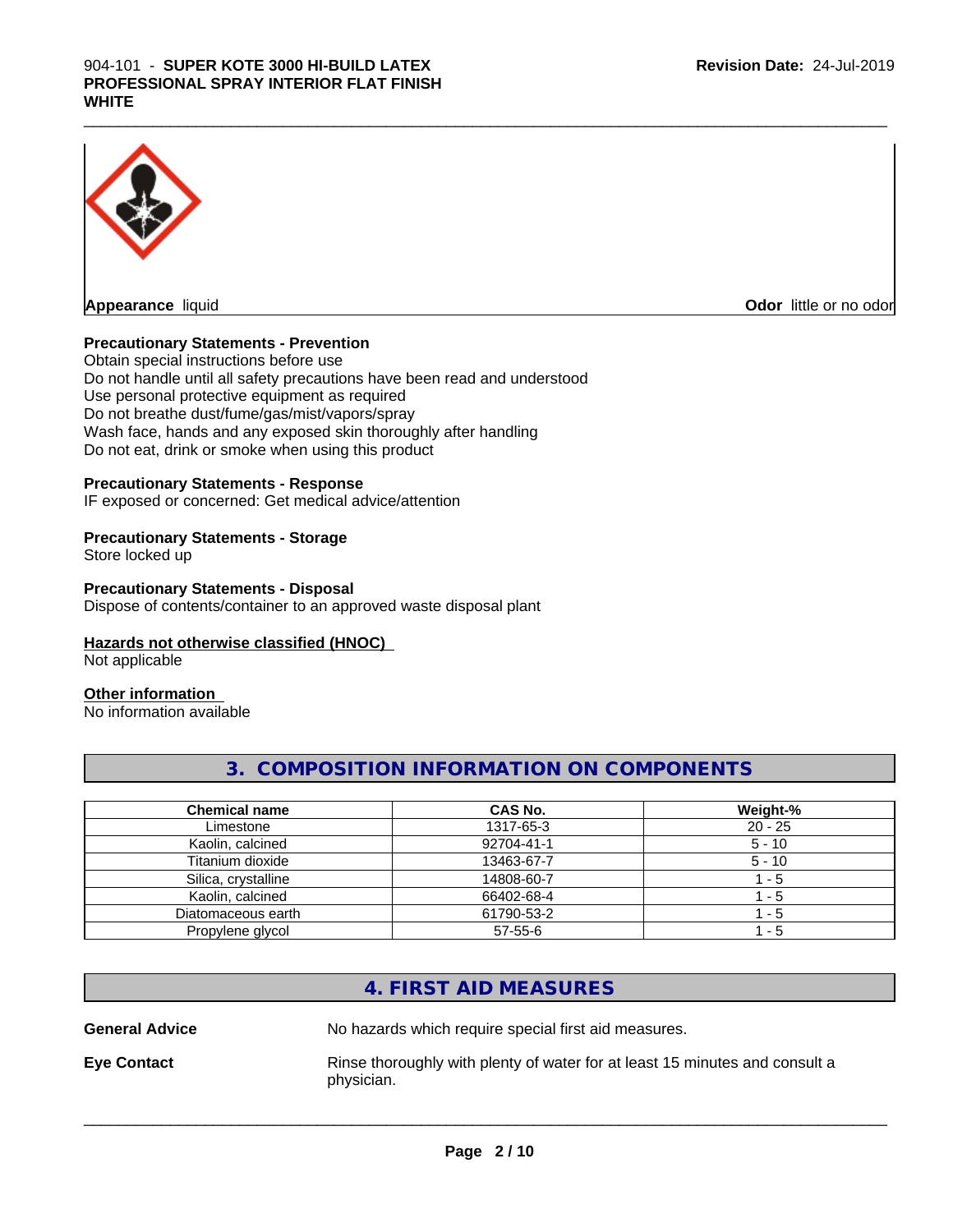| <b>Skin Contact</b>                                                                                        |                                         | Wash off immediately with soap and plenty of water while removing all<br>contaminated clothes and shoes.                                     |                           |                         |  |
|------------------------------------------------------------------------------------------------------------|-----------------------------------------|----------------------------------------------------------------------------------------------------------------------------------------------|---------------------------|-------------------------|--|
| <b>Inhalation</b>                                                                                          |                                         | Move to fresh air. If symptoms persist, call a physician.                                                                                    |                           |                         |  |
| Ingestion                                                                                                  |                                         | Clean mouth with water and afterwards drink plenty of water. Consult a physician<br>if necessary.                                            |                           |                         |  |
| <b>Most Important</b><br><b>Symptoms/Effects</b>                                                           |                                         | None known.                                                                                                                                  |                           |                         |  |
| <b>Notes To Physician</b>                                                                                  |                                         | Treat symptomatically.                                                                                                                       |                           |                         |  |
|                                                                                                            |                                         |                                                                                                                                              | 5. FIRE-FIGHTING MEASURES |                         |  |
| <b>Suitable Extinguishing Media</b>                                                                        |                                         | Use extinguishing measures that are appropriate to local<br>circumstances and the surrounding environment.                                   |                           |                         |  |
| Protective equipment and precautions for firefighters<br><b>Specific Hazards Arising From The Chemical</b> |                                         | As in any fire, wear self-contained breathing apparatus<br>pressure-demand, MSHA/NIOSH (approved or equivalent)<br>and full protective gear. |                           |                         |  |
|                                                                                                            |                                         | Closed containers may rupture if exposed to fire or<br>extreme heat.                                                                         |                           |                         |  |
|                                                                                                            | <b>Sensitivity to mechanical impact</b> |                                                                                                                                              | No                        |                         |  |
|                                                                                                            | <b>Sensitivity to static discharge</b>  |                                                                                                                                              | No                        |                         |  |
| <b>Flash Point Data</b><br>Flash point (°F)<br>Flash Point (°C)<br><b>Method</b>                           |                                         | Not applicable<br>Not applicable<br>Not applicable                                                                                           |                           |                         |  |
|                                                                                                            | <b>Flammability Limits In Air</b>       |                                                                                                                                              |                           |                         |  |
| Lower flammability limit:<br><b>Upper flammability limit:</b>                                              |                                         | Not applicable<br>Not applicable                                                                                                             |                           |                         |  |
| <b>NFPA</b>                                                                                                | Health: 1                               | Flammability: 0                                                                                                                              | Instability: 0            | Special: Not Applicable |  |
| <b>NFPA Legend</b><br>0 - Not Hazardous<br>1 - Slightly<br>2 - Moderate<br>3 - High                        |                                         |                                                                                                                                              |                           |                         |  |

 $\_$  ,  $\_$  ,  $\_$  ,  $\_$  ,  $\_$  ,  $\_$  ,  $\_$  ,  $\_$  ,  $\_$  ,  $\_$  ,  $\_$  ,  $\_$  ,  $\_$  ,  $\_$  ,  $\_$  ,  $\_$  ,  $\_$  ,  $\_$  ,  $\_$  ,  $\_$  ,  $\_$  ,  $\_$  ,  $\_$  ,  $\_$  ,  $\_$  ,  $\_$  ,  $\_$  ,  $\_$  ,  $\_$  ,  $\_$  ,  $\_$  ,  $\_$  ,  $\_$  ,  $\_$  ,  $\_$  ,  $\_$  ,  $\_$  ,

4 - Severe

*The ratings assigned are only suggested ratings, the contractor/employer has ultimate responsibilities for NFPA ratings where this system is used.*

*Additional information regarding the NFPA rating system is available from the National Fire Protection Agency (NFPA) at www.nfpa.org.*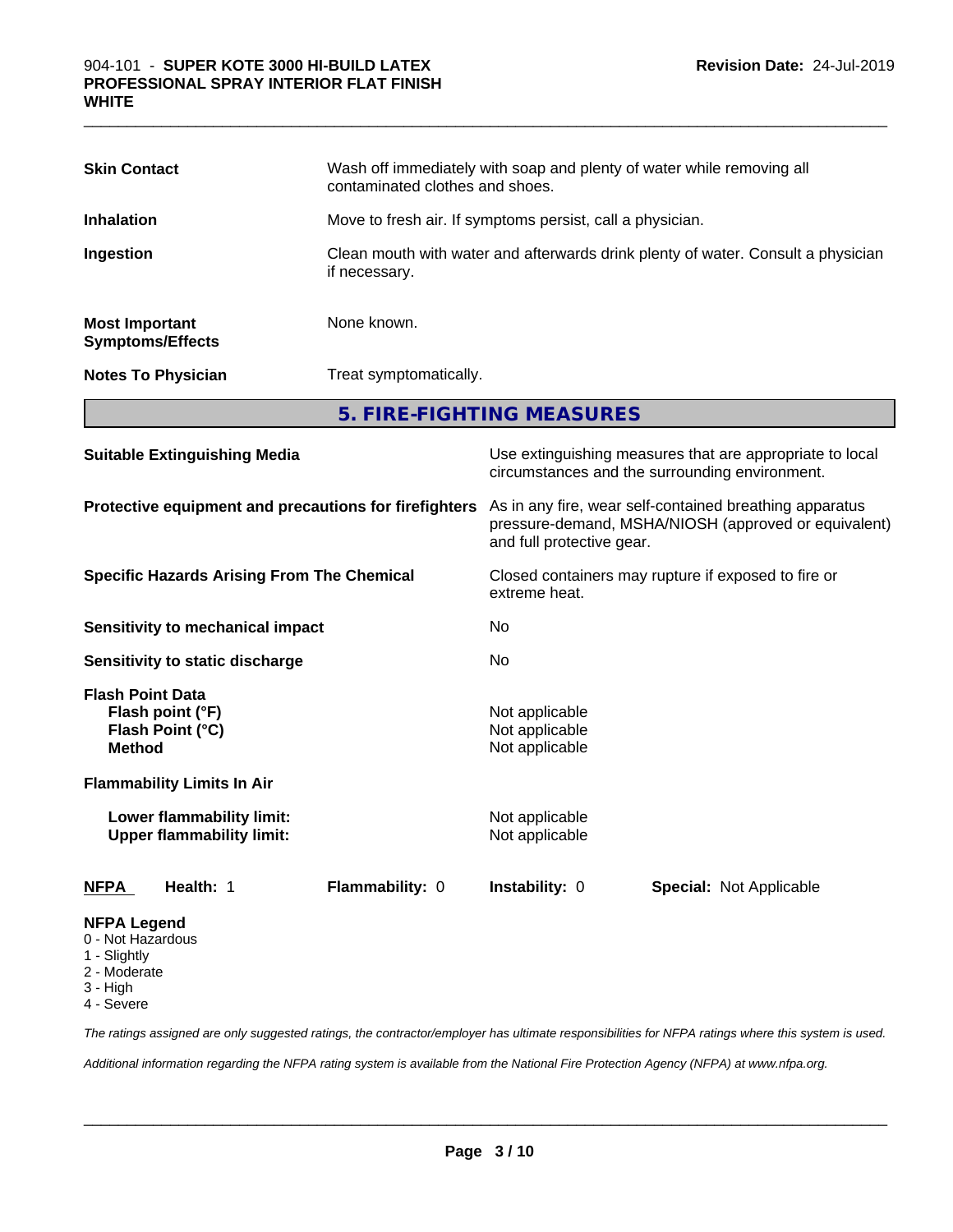|                                  | 6. ACCIDENTAL RELEASE MEASURES                                                                                                                                                   |
|----------------------------------|----------------------------------------------------------------------------------------------------------------------------------------------------------------------------------|
| <b>Personal Precautions</b>      | Avoid contact with skin, eyes and clothing. Ensure adequate ventilation.                                                                                                         |
| <b>Other Information</b>         | Prevent further leakage or spillage if safe to do so.                                                                                                                            |
| <b>Environmental precautions</b> | See Section 12 for additional Ecological Information.                                                                                                                            |
| <b>Methods for Cleaning Up</b>   | Soak up with inert absorbent material. Sweep up and shovel into suitable<br>containers for disposal.                                                                             |
|                                  | 7. HANDLING AND STORAGE                                                                                                                                                          |
| <b>Handling</b>                  | Avoid contact with skin, eyes and clothing. Avoid breathing vapors, spray mists or<br>sanding dust. In case of insufficient ventilation, wear suitable respiratory<br>equipment. |
| <b>Storage</b>                   | Keep container tightly closed. Keep out of the reach of children.                                                                                                                |
| <b>Incompatible Materials</b>    | No information available                                                                                                                                                         |

 $\_$  ,  $\_$  ,  $\_$  ,  $\_$  ,  $\_$  ,  $\_$  ,  $\_$  ,  $\_$  ,  $\_$  ,  $\_$  ,  $\_$  ,  $\_$  ,  $\_$  ,  $\_$  ,  $\_$  ,  $\_$  ,  $\_$  ,  $\_$  ,  $\_$  ,  $\_$  ,  $\_$  ,  $\_$  ,  $\_$  ,  $\_$  ,  $\_$  ,  $\_$  ,  $\_$  ,  $\_$  ,  $\_$  ,  $\_$  ,  $\_$  ,  $\_$  ,  $\_$  ,  $\_$  ,  $\_$  ,  $\_$  ,  $\_$  ,

### **8. EXPOSURE CONTROLS/PERSONAL PROTECTION**

#### **Exposure Limits**

| <b>Chemical name</b> | <b>ACGIH TLV</b>                                       | <b>OSHA PEL</b>            |
|----------------------|--------------------------------------------------------|----------------------------|
| Limestone            | N/E                                                    | 15 mg/m <sup>3</sup> - TWA |
|                      |                                                        | $5 \text{ mg/m}^3$ - TWA   |
| Titanium dioxide     | 10 mg/m <sup>3</sup> - TWA                             | 15 mg/m <sup>3</sup> - TWA |
| Silica, crystalline  | $0.025$ mg/m <sup>3</sup> - TWA                        |                            |
| Kaolin, calcined     | 5 mg/m <sup>3</sup> - TWA 0.02 mg/m <sup>3</sup> - TWA | $5 \text{ mg/m}^3$ - TWA   |
|                      | $0.1 \text{ mg/m}^3$ - TWA                             |                            |
|                      | 10 $mq/m3$ - STEL                                      |                            |
| Diatomaceous earth   | N/E                                                    |                            |
|                      |                                                        | 20 mppcf - TWA             |

#### **Legend**

ACGIH - American Conference of Governmental Industrial Hygienists Exposure Limits OSHA - Occupational Safety & Health Administration Exposure Limits N/E - Not Established

**Engineering Measures** Ensure adequate ventilation, especially in confined areas. **Personal Protective Equipment Eye/Face Protection**<br>
Safety glasses with side-shields.<br> **Skin Protection**<br>
Protective gloves and impervious Protective gloves and impervious clothing. **Respiratory Protection** In case of insufficient ventilation wear suitable respiratory equipment. **Hygiene Measures** Avoid contact with skin, eyes and clothing. Remove and wash contaminated clothing before re-use. Wash thoroughly after handling.

#### **9. PHYSICAL AND CHEMICAL PROPERTIES**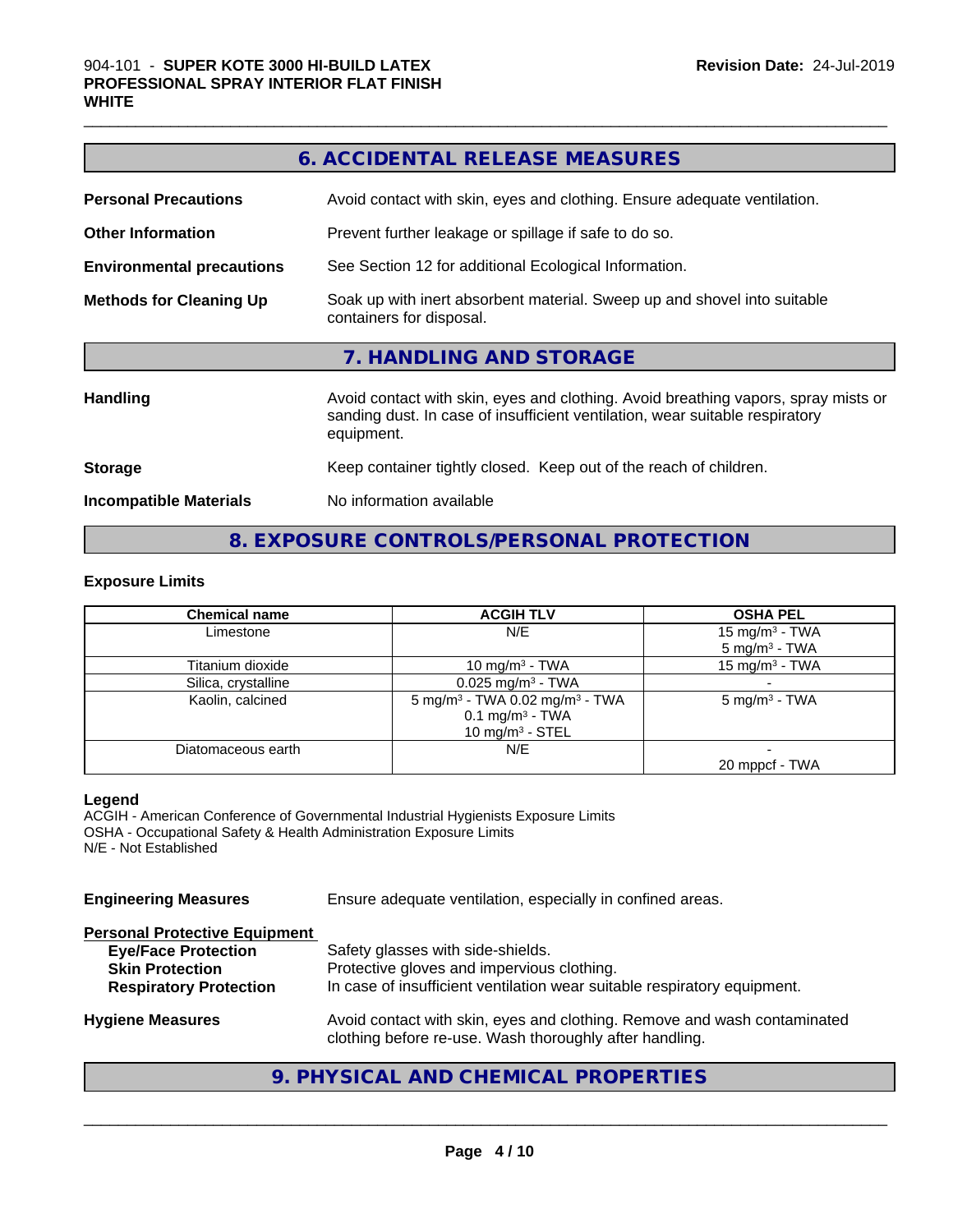**Appearance** liquid **Odor** little or no odor **Odor Threshold No information available** No information available **Density (lbs/gal)** 11.7 - 12.1 **Specific Gravity** 1.40 - 1.44 **pH pH**  $\blacksquare$ **Viscosity (cps)** No information available Notice 1, 1999 **Solubility(ies)** No information available in the solution of the solution of the solution available in the solution of the solution of the solution of the solution of the solution of the solution of the solution of the so **Water solubility** No information available **Evaporation Rate No information available No information available Vapor pressure**<br> **Vapor density**<br> **Vapor density**<br> **Vapor density**<br> **Vapor density Wt. % Solids** 50 - 60 **Vol. % Solids** 30 - 40<br> **Wt. % Volatiles** 30 - 40 - 50 **Wt. % Volatiles Vol. % Volatiles** 60 - 70 **VOC Regulatory Limit (g/L)** <100 **Boiling Point (°F)** 212 **Boiling Point (°C)** 100 **Freezing point (°F)** 32 **Freezing Point (°C)** 0 **Flash point (°F)**<br> **Flash Point (°C)**<br> **Flash Point (°C)**<br> **C Flash Point (°C) Method** Not applicable **Flammability (solid, gas)** Not applicable **Upper flammability limit:** Not applicable **Lower flammability limit:** Not applicable **Autoignition Temperature (°F)** No information available **Autoignition Temperature (°C)** No information available **Decomposition Temperature (°F)** No information available **Decomposition Temperature (°C)** No information available **Partition coefficient Contract Community No information available** 

**No information available** 

#### **10. STABILITY AND REACTIVITY**

| <b>Reactivity</b>                       | Not Applicable                           |
|-----------------------------------------|------------------------------------------|
| <b>Chemical Stability</b>               | Stable under normal conditions.          |
| <b>Conditions to avoid</b>              | Prevent from freezing.                   |
| <b>Incompatible Materials</b>           | No materials to be especially mentioned. |
| <b>Hazardous Decomposition Products</b> | None under normal use.                   |
| Possibility of hazardous reactions      | None under normal conditions of use.     |

#### **11. TOXICOLOGICAL INFORMATION**

**Product Information**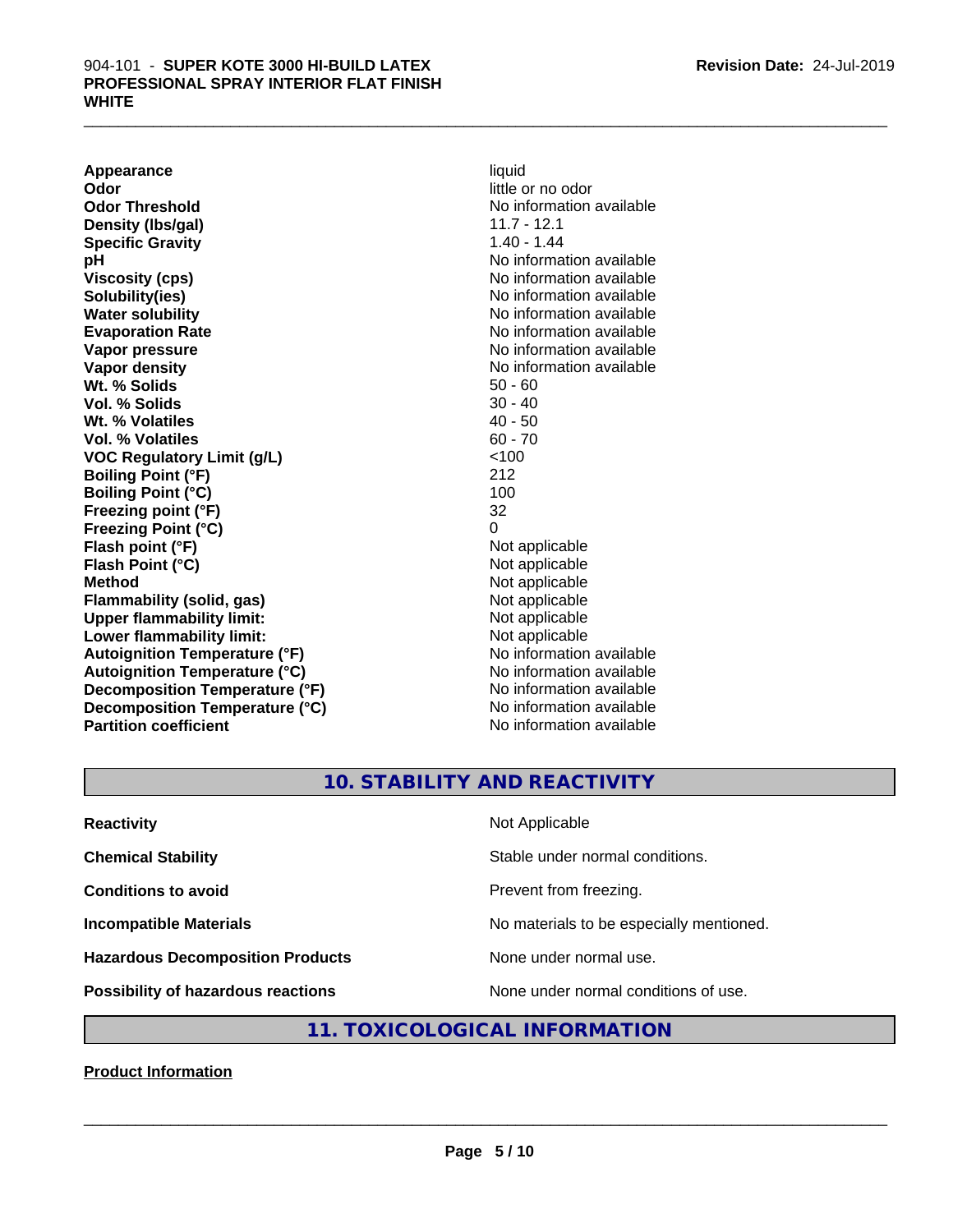| Information on likely routes of exposure                                                                                    |                                                                                                                                                                                                                     |
|-----------------------------------------------------------------------------------------------------------------------------|---------------------------------------------------------------------------------------------------------------------------------------------------------------------------------------------------------------------|
|                                                                                                                             | <b>Principal Routes of Exposure</b> Eye contact, skin contact and inhalation.                                                                                                                                       |
| <b>Acute Toxicity</b>                                                                                                       |                                                                                                                                                                                                                     |
| <b>Product Information</b>                                                                                                  | No information available                                                                                                                                                                                            |
|                                                                                                                             | Symptoms related to the physical, chemical and toxicological characteristics                                                                                                                                        |
| <b>Symptoms</b>                                                                                                             | No information available                                                                                                                                                                                            |
|                                                                                                                             | Delayed and immediate effects as well as chronic effects from short and long-term exposure                                                                                                                          |
| Eye contact<br><b>Skin contact</b>                                                                                          | May cause slight irritation.<br>Substance may cause slight skin irritation. Prolonged or repeated contact may dry<br>skin and cause irritation.                                                                     |
| <b>Inhalation</b><br>Ingestion<br><b>Sensitization</b><br><b>Neurological Effects</b><br><b>Mutagenic Effects</b>           | May cause irritation of respiratory tract.<br>Ingestion may cause gastrointestinal irritation, nausea, vomiting and diarrhea.<br>No information available<br>No information available.<br>No information available. |
| <b>Reproductive Effects</b><br><b>Developmental Effects</b><br><b>Target organ effects</b><br><b>STOT - single exposure</b> | No information available.<br>No information available.<br>No information available.<br>No information available.                                                                                                    |
| <b>STOT - repeated exposure</b><br>Other adverse effects<br><b>Aspiration Hazard</b>                                        | Causes damage to organs through prolonged or repeated exposure if inhaled.<br>No information available.<br>No information available                                                                                 |

**Numerical measures of toxicity**

**The following values are calculated based on chapter 3.1 of the GHS document**

| ATEmix (oral)          | 7767 mg/kg    |
|------------------------|---------------|
| <b>ATEmix (dermal)</b> | 1250449 mg/kg |

#### **Component Information**

| Chemical name                     | Oral LD50             | Dermal LD50              | Inhalation LC50 |
|-----------------------------------|-----------------------|--------------------------|-----------------|
| Kaolin, calcined<br>92704-41-1    | > 2000 mg/kg (Rat)    |                          |                 |
| Titanium dioxide<br>13463-67-7    | $>$ 10000 mg/kg (Rat) |                          |                 |
| Silica, crystalline<br>14808-60-7 | $=$ 500 mg/kg (Rat)   |                          |                 |
| Propylene glycol<br>57-55-6       | $= 20$ g/kg (Rat)     | $= 20800$ mg/kg (Rabbit) |                 |

#### **Carcinogenicity**

*The information below indicateswhether each agency has listed any ingredient as a carcinogen:.*

| Chemical<br>name | <b>IARC</b>             | <b>NTP</b> | <b>OSHA</b> |  |
|------------------|-------------------------|------------|-------------|--|
|                  | 2B<br>Human<br>Possible |            | ∟isted      |  |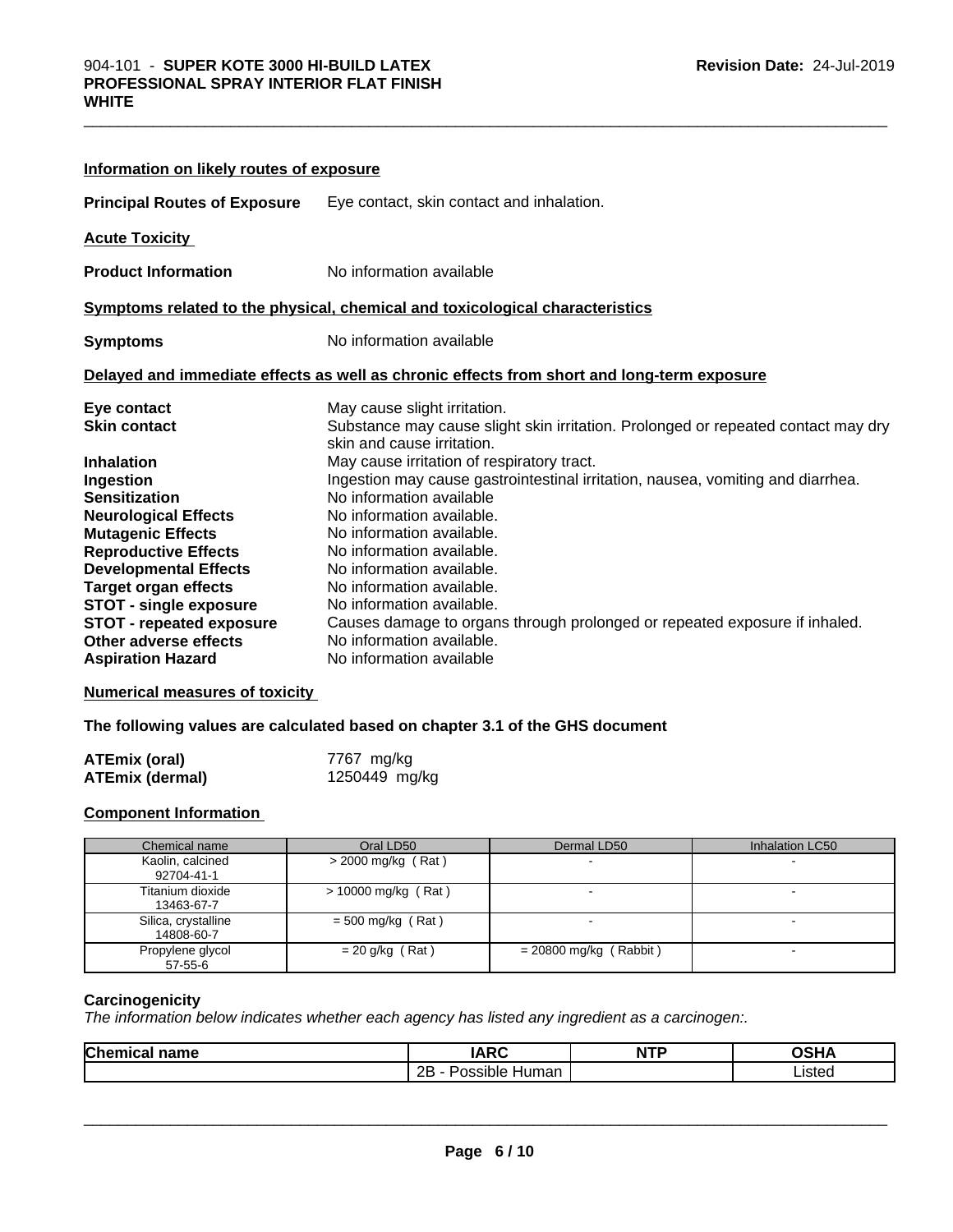#### $\_$  ,  $\_$  ,  $\_$  ,  $\_$  ,  $\_$  ,  $\_$  ,  $\_$  ,  $\_$  ,  $\_$  ,  $\_$  ,  $\_$  ,  $\_$  ,  $\_$  ,  $\_$  ,  $\_$  ,  $\_$  ,  $\_$  ,  $\_$  ,  $\_$  ,  $\_$  ,  $\_$  ,  $\_$  ,  $\_$  ,  $\_$  ,  $\_$  ,  $\_$  ,  $\_$  ,  $\_$  ,  $\_$  ,  $\_$  ,  $\_$  ,  $\_$  ,  $\_$  ,  $\_$  ,  $\_$  ,  $\_$  ,  $\_$  , 904-101 - **SUPER KOTE 3000 HI-BUILD LATEX PROFESSIONAL SPRAY INTERIOR FLAT FINISH WHITE**

| Titanium 、<br>$\cdots$<br>dioxide | Carcinogen          |                |        |
|-----------------------------------|---------------------|----------------|--------|
|                                   | Carcinogen<br>Human | Known<br>Human | Listed |
| Silica,<br>crystalline            |                     | Carcinoɑen     |        |

• Crystalline Silica has been determined to be carcinogenic to humans by IARC (1) when in respirable form. Risk of cancer depends on duration and level of inhalation exposure to spray mist or dust from sanding the dried paint.• Although IARC has classified titanium dioxide as possibly carcinogenic to humans (2B), their summary concludes: "No significant exposure to titanium dioxide is thought to occur during the use of products in which titanium dioxide is bound to other materials, such as paint."

#### **Legend**

IARC - International Agency for Research on Cancer NTP - National Toxicity Program OSHA - Occupational Safety & Health Administration

**12. ECOLOGICAL INFORMATION**

#### **Ecotoxicity Effects**

The environmental impact of this product has not been fully investigated.

#### **Product Information**

#### **Acute Toxicity to Fish**

No information available

#### **Acute Toxicity to Aquatic Invertebrates**

No information available

#### **Acute Toxicity to Aquatic Plants**

No information available

#### **Persistence / Degradability**

No information available.

#### **Bioaccumulation**

No information available.

#### **Mobility in Environmental Media**

No information available.

#### **Ozone**

No information available

#### **Component Information**

#### **Acute Toxicity to Fish**

Titanium dioxide  $LC50:$  > 1000 mg/L (Fathead Minnow - 96 hr.) Propylene glycol LC50: 710 mg/L (Fathead Minnow - 96 hr.)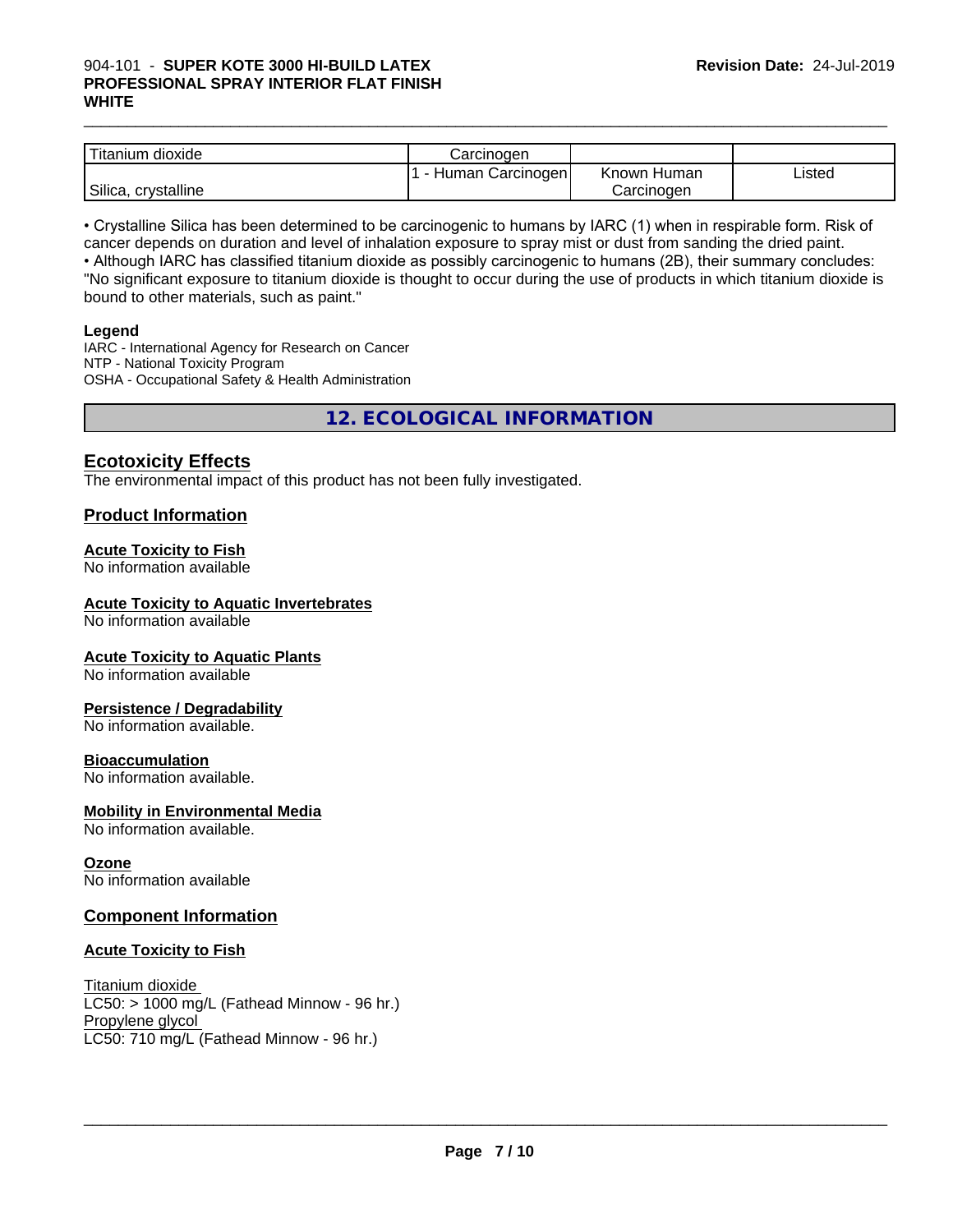#### **Acute Toxicity to Aquatic Invertebrates**

#### Propylene glycol

EC50: > 10000 mg/L (Daphnia magna - 24 hr.)

#### **Acute Toxicity to Aquatic Plants**

No information available

|                              | 13. DISPOSAL CONSIDERATIONS                                                                                                                                                                                               |
|------------------------------|---------------------------------------------------------------------------------------------------------------------------------------------------------------------------------------------------------------------------|
| <b>Waste Disposal Method</b> | Dispose of in accordance with federal, state, and local regulations. Local<br>requirements may vary, consult your sanitation department or state-designated<br>environmental protection agency for more disposal options. |
|                              | 14. TRANSPORT INFORMATION                                                                                                                                                                                                 |
| <b>DOT</b>                   | Not regulated                                                                                                                                                                                                             |
| <b>ICAO/IATA</b>             | Not regulated                                                                                                                                                                                                             |
| <b>IMDG/IMO</b>              | Not regulated                                                                                                                                                                                                             |
|                              | <b>15. REGULATORY INFORMATION</b>                                                                                                                                                                                         |

#### **International Inventories**

| <b>TSCA: United States</b> | Yes - All components are listed or exempt. |
|----------------------------|--------------------------------------------|
| <b>DSL: Canada</b>         | Yes - All components are listed or exempt. |

#### **Federal Regulations**

#### **SARA 311/312 hazardous categorization**

| Acute health hazard               | No  |  |
|-----------------------------------|-----|--|
| Chronic Health Hazard             | Yes |  |
| Fire hazard                       | N٥  |  |
| Sudden release of pressure hazard | Nο  |  |
| Reactive Hazard                   | Nο  |  |

#### **SARA 313**

Section 313 of Title III of the Superfund Amendments and Reauthorization Act of 1986 (SARA). This product contains a chemical or chemicals which are subject to the reporting requirements of the Act and Title 40 of the Code of Federal Regulations, Part 372:

| <b>Chemical name</b> | CAS No.    | Weight-% | <b>CERCLA/SARA 313</b>     |
|----------------------|------------|----------|----------------------------|
| Kaolin, calcined     | 66402-68-4 |          | (de minimis concentration) |
|                      |            |          |                            |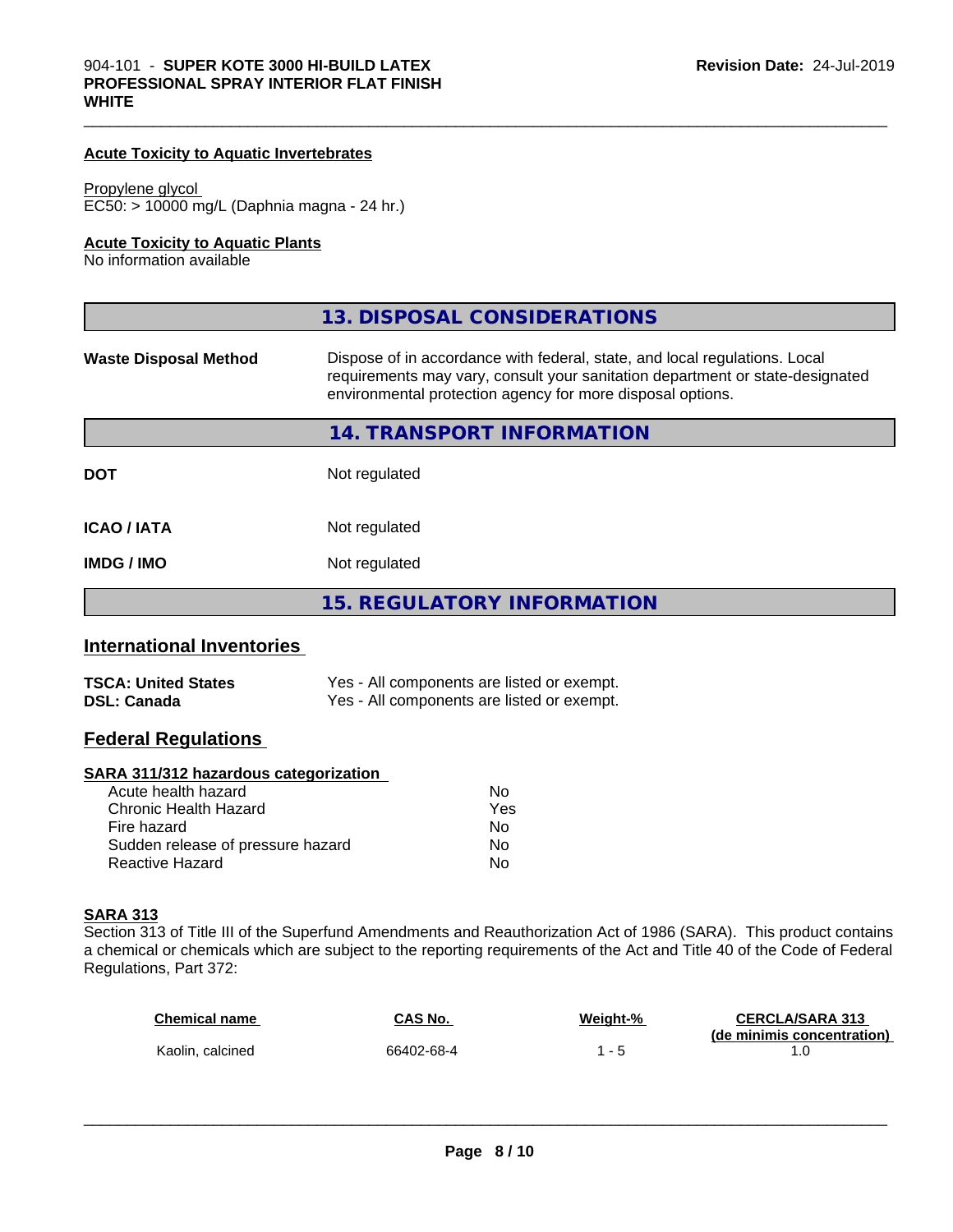#### **Clean Air Act,Section 112 Hazardous Air Pollutants (HAPs) (see 40 CFR 61)**

This product contains the following HAPs:

*None*

#### **US State Regulations**

#### **California Proposition 65**

**1.** WARNING: Cancer and Reproductive Harm– www.P65warnings.ca.gov

#### **State Right-to-Know**

| <b>Chemical name</b> | <b>Massachusetts</b> | <b>New Jersey</b> | <b>Pennsylvania</b> |
|----------------------|----------------------|-------------------|---------------------|
| Limestone            |                      |                   |                     |
| Titanium dioxide     |                      |                   |                     |
| Silica, crystalline  |                      |                   |                     |
| Kaolin, calcined     |                      |                   |                     |
| Diatomaceous earth   |                      |                   |                     |

#### **Legend**

X - Listed

**16. OTHER INFORMATION**

**HMIS** - **Health:** 1\* **Flammability:** 0 **Reactivity:** 0 **PPE:** -

#### **HMIS Legend**

- 0 Minimal Hazard
- 1 Slight Hazard
- 2 Moderate Hazard
- 3 Serious Hazard
- 4 Severe Hazard
- \* Chronic Hazard
- X Consult your supervisor or S.O.P. for "Special" handling instructions.

*Note: The PPE rating has intentionally been left blank. Choose appropriate PPE that will protect employees from the hazards the material will present under the actual normal conditions of use.*

*Caution: HMISÒ ratings are based on a 0-4 rating scale, with 0 representing minimal hazards or risks, and 4 representing significant hazards or risks. Although HMISÒ ratings are not required on MSDSs under 29 CFR 1910.1200, the preparer, has chosen to provide them. HMISÒ ratings are to be used only in conjunction with a fully implemented HMISÒ program by workers who have received appropriate HMISÒ training. HMISÒ is a registered trade and service mark of the NPCA. HMISÒ materials may be purchased exclusively from J. J. Keller (800) 327-6868.*

 **WARNING!** If you scrape, sand, or remove old paint, you may release lead dust. LEAD IS TOXIC. EXPOSURE TO LEAD DUST CAN CAUSE SERIOUS ILLNESS, SUCH AS BRAIN DAMAGE, ESPECIALLY IN CHILDREN. PREGNANT WOMEN SHOULD ALSO AVOID EXPOSURE.Wear a NIOSH approved respirator to control lead exposure. Clean up carefully with a HEPA vacuum and a wet mop. Before you start, find out how to protect yourself and your family by contacting the National Lead Information Hotline at 1-800-424-LEAD or log on to www.epa.gov/lead.